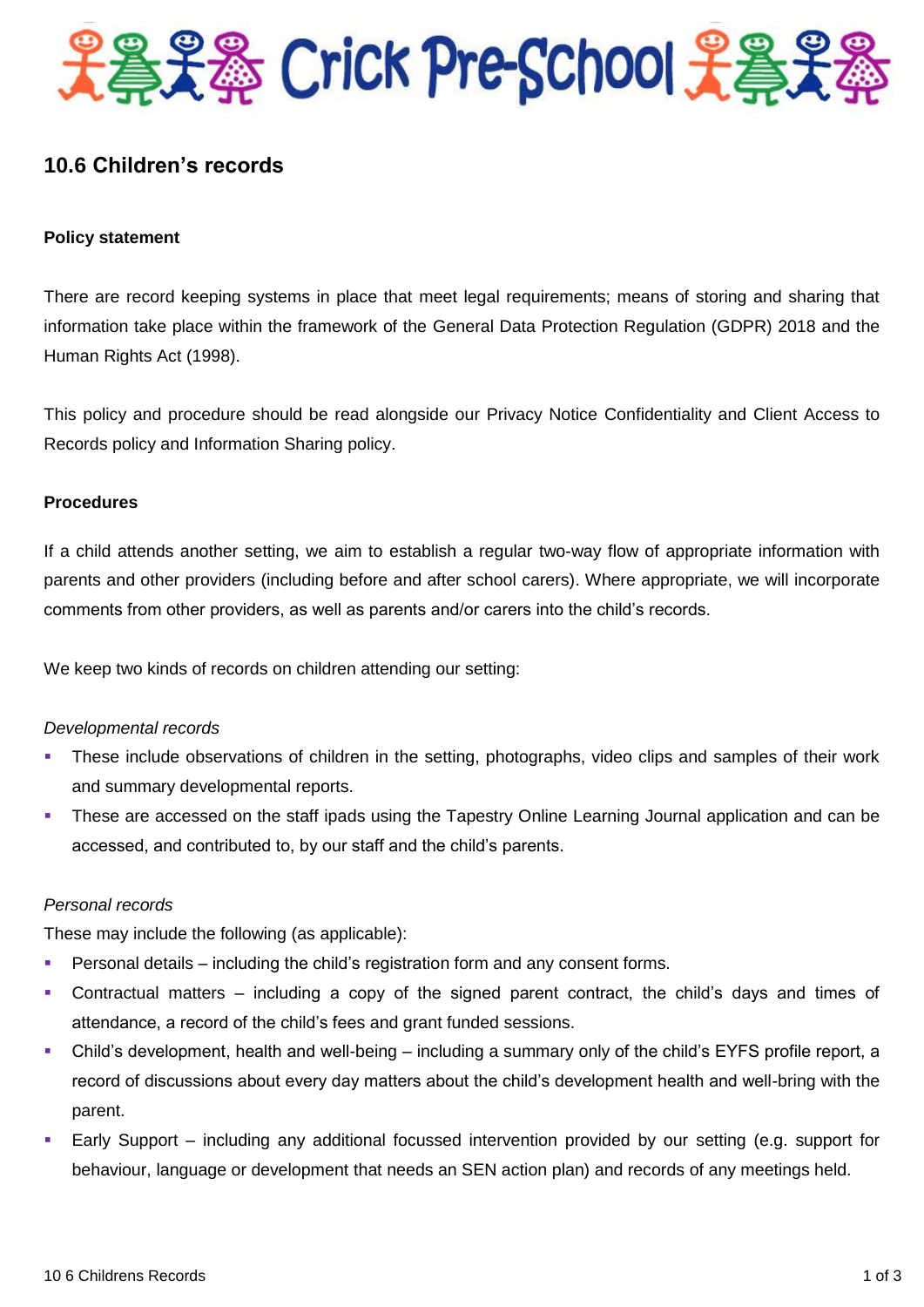# **S** Crick Pre-School

- Welfare and safeguarding/child protection concerns including records of all welfare and protection concerns, and our resulting action, meetings and telephone conversations about the child, an Education, Health and Care Plan and any information regarding a Looked After Child.
- Correspondence and Reports including a copy of the child's 2 Year Old Progress Check (as applicable), all letters and emails to and from other agencies and any confidential reports from other agencies.
- These confidential records are stored in a lockable file or cabinet and are kept secure; only staff have access.
- We read any correspondence in relation to a child, note any actions and file it immediately
- We ensure that access to children's files is restricted to those authorised to see them and make entries in them, this being our manager, deputy or designated person for safeguarding/child protection, the child's key person, or other staff as authorised by our manager.
- We may be required to hand children's personal files to Ofsted as part of an inspection or investigation process; or to local authority staff conducting a S11 audit, as long as authorisation is seen. We ensure that children's personal files are not handed over to anyone else to look at.
- Parents have access, in accordance with our Privacy Notice, Confidentiality and Client Access to Records policy, to the files and records of their own children but do not have access to information about any other child.
- Staff induction includes an awareness of the importance of confidentiality.
- We retain children's records for three years after they have left the setting; except records that relate to an accident or safeguarding/child protection matter, which are kept until a child reaches the age of 21 years or 24 years respectively. These are kept in a secure place.

# *Archiving children's files*

- When a child leaves our setting, we remove all paper documents from the child's personal file and place them in a robust envelope, with the child's name and date of birth on the front and the date they left.
- We seal this and place it in an archive box, stored in a safe place (i.e. a locked cabinet) for three years. After three years it is destroyed.
- If data is kept electronically it is encrypted and stored as above.
- Where there were s.47 safeguarding/child protection investigations, we mark the envelope with a star and archive it for 25 years.
- We retain financial records as part of the annual accounts (e.g. fee invoices and attendance data) for 6 years and grant funding forms for 3 years, see Privacy Notice for more information.

# *Other records*

- We keep a daily record of the names of the children we are caring for and their hours of attendance.
- Issues to do with the employment of staff, whether paid or unpaid, remain confidential to the people directly involved with making personnel decisions.
- Students on Pre-school Learning Alliance or other recognised qualifications and training, when they are observing in the setting, are advised of our confidentiality policy and are required to respect it.

### 10 6 Childrens Records 2 of 3